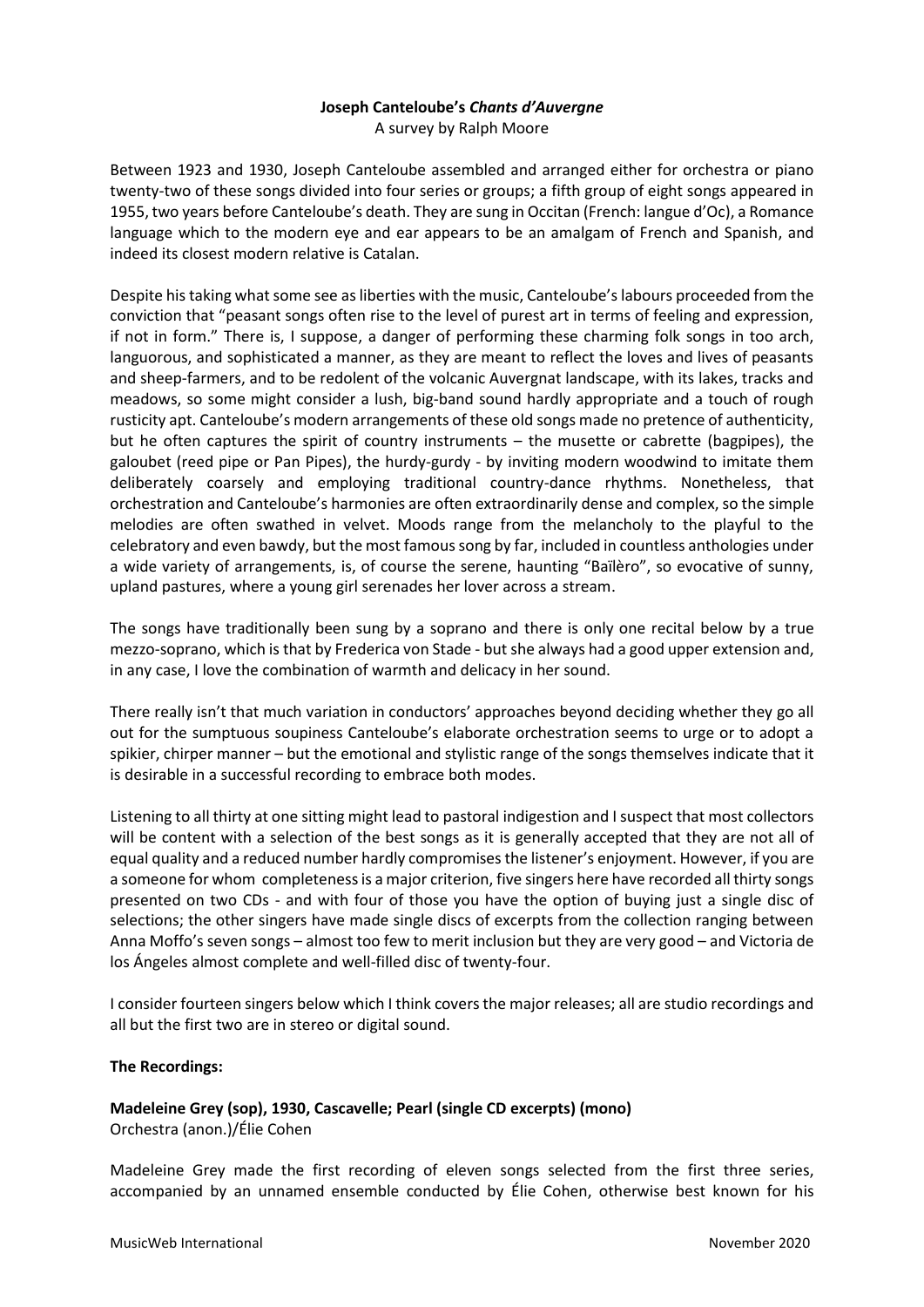*Carmen* and *Werther* with Georges Thill. Grey had a very clean "straight" voice, boyish and unsentimental in manner, and her direct approach to these songs emerges surprisingly well recorded for such an early date. She often sings out in a disarmingly open manner rather than artily caressing phrases, so the songs seem sharper, more direct and homespun than in more luxurious accounts. Its age makes it recommendable only to buffs rather than the general collector but it is certainly interesting to hear how this music was performed ninety years ago and it stands up well, even if our tastes have since changed.

#### **Lucie Daullène (sop), 1950 Decca Eloquence, (single CD excerpts) (mono)**

Joseph Canteloube (piano)

I [reviewed](http://www.musicweb-international.com/classrev/2019/Aug/Berlioz_nuits_4828586.html) this last year and was, to say the least, less than enthusiastic about it. The weirdness of Lucie Daullène baby-doll voicelet almost robs me of words adequate to express my surprise and revulsion. This "First CD release on Decca" should be its last; it should never have seen the light of day as it is an affront to the art of singing. Apparently, the legend was promulgated that the singer was fifteen years old when she recorded these fourteen songs with the inexplicable approval and still deft accompaniment of the elderly composer; in fact, as the notes make clear, she was nearer nineteen. Her diction and musicality are remarkable but in purely vocal terms, the result is either a peculiarity or an abomination depending on the severity with which you apply the strictures which govern proper vocal technique; singing in a Minnie Mouse falsetto squeak under extreme constriction is not, as far as I am concerned, a legitimate or indeed pleasing soprano sound and to talk as if it were is absurd. I readily acknowledge that chansons do not require the same heft and amplitude of voice as opera but the principles of good, classical voice production are the same and they are flouted here. It is no surprise to learn that Daullène made only one more classical album then moved into another genre; for example, her voice was famously used to dub Snow White in the French release of the Disney cartoon film.

It is a pity that Canteloube, who, despite being a curator of songs, seems to have had little or no appreciation or understanding of voice, and should have been so convinced by the appropriateness of his protégée's voice to his arrangements that he insisted on her participation, as the songs themselves are a valuable and represent an attractive repository of French cultural heritage.

#### **Anna Moffo (sop), 1964, RCA (single CD excerpts)**

American Symphony Orchestra/Leopold Stokowski

The offering of only seven songs means that I can hardly recommend this as anything other than a supplement but it is a famous recording for good reason. There is a unique appeal to Moffo's plaintive, shimmering soprano; she is especially good at suggesting yearning, but joining the orchestra for the prolonged high B flats concluding "L'antouèno" and "Passo pel prat" is either exciting or unnecessarily vulgar, depending upon your taste. That apart, Stokowski's accompaniment is hardly self-effacing but neither is it bombastic, just sparkling and energised, sounding like Respighi. The oboe and tambourine in "Malouros qu'o uno fenno" are suitably rustic. The lighter songs, like "L'aïo dè rotso", are breezy and winsome, while "Baïlèro" is steady, silky and swooning. The sound is acceptable, if obviously not up to the best of modern recordings.

### **Netania Davrath (sop), late 1950's/early1960's, Vanguard (2 CDs complete or single CD excerpts)** Orchestra (anon.)/Pierre de la Roche

I have the issue of this recording with the portrait of Netania Davrath on the cover, although this double CD has been issued in many guises - just be careful that you don't buy the single CD if you want the complete set. Having said that, the single highlight disc from either Vanguard or Alto is treasurable - just not comprehensive.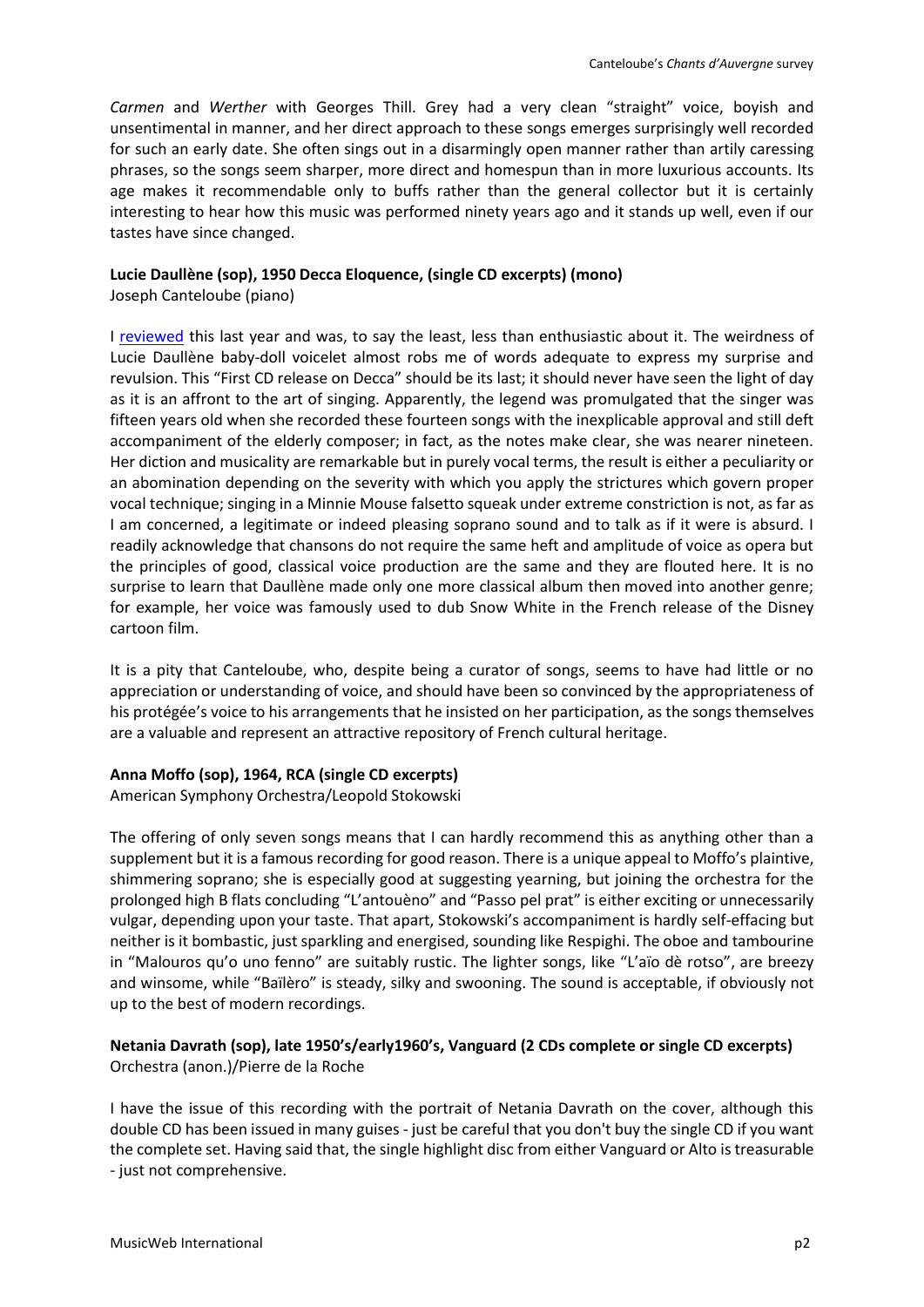This has long been the most "authentic" and recommendable collection for those who want to avoid the operatic "Grande Dame" approach to these songs. That is not to say that Davrath completely eschews vibrato or has a less attractive voice than is customary, but the vibrato is quick and light and she has a neat, innocent, sometimes deliberately naïve, tone and is unafraid to drop the formal manner to underline the pathos or absurdity of a song. Her voice has the characteristics of a soubrette entirely within the French tradition without any of the unfortunate attendant shrillness or archness which can sometimes afflict such singers. Her manner is complemented by a deliberately folksy-sounding orchestra, with winds which honk and rasp and strings which deliberately whine and swoon.

Her diction is a marvel; it is a truism and a platitude to remark upon her fabled linguistic prowess (fluent in eight languages etc.) but it's a lovely irony that the most French version of these songs is by a Jewish, Soviet-born émigrée to Israel who studied in Germany and Italy. I don't know if her Occitan dialect is authentic but I wouldn't mind betting it's impeccable and she rolls her r's beguilingly. She seems to be in complete commend of the dialect and I can hear on the second disc that her modern French is...well, so French. If you speak some yourself, you don't really need the libretto so usefully provided but obviously the Auvergne French is another matter.

This does not necessarily displace classic accounts by such as Frederica von Stade or Kiri Te Kanawa, but this is where I'd direct anyone who wants to understand and feel the spirit of these charming songs.

#### **Victoria de los Ángeles (sop), 1968 EMI (single CD excerpts)**

Orchestre des Concerts Lamoureux/Jean-Pierre Jacquillat

There are 24 songs here and it is one of EMI's "Great Recordings of the Century" series. There are, for reasons I do not understand, also releases with only twenty songs and a timing of just over an hour instead of over seventy minutes.

De los Ángeles' manner is very characterful and individual; she is unafraid to break into a more "peasant-voiced" style with a tear or a smile in her tone and she has a rich timbre in the lower regions of her voice. She is not always totally steady and she swoops a bit, but that is more a function of her characterisation than any vocal failings, I think. However, I really don't like the droopy, whiny voices she assumes for "La pastoura als camps"; the sound is nasal and unattractive – nor is her sound in the famous "Baïlèro" especially smooth or attractive, although I like the way she uses dynamics,

Along with Jill Gomez's account, this is the recording which has introduced many listeners to this music and loyalty to it is understandable but I don't personally warm to her voice or manner as much as many older punters, finding her just a little arch and overdone where more restraint and attention to line would serve the music better - but I acknowledge the charm and variety on display here.

## **Frederica von Stade (mezzo-sop), 1982 & 1985, Sony/CBS/Newton (vols. 1 & 2 complete or single CD excerpts)**

Royal Philharmonic Orchestra/Antonio de Almeida

Frederica von Stade recorded all the songs; the first 21 were issued on a single album which won a *Grand Prix du Disque* in 1982 and the remaining nine were recorded in the second session three years later. She presents them in a different order from that in which Canteloube published them, which is of little consequence, I think.

There is a special pleasure to be found in the bite of Flicka's lower register and the plangency of her middle voice; hers is one of those voices, like Janet Baker's, which – for me, at least – instantly prompts a little frisson of recognition because it is so personal and communicative. She is a sensitive narrator, with the vocal heft to ride the dense orchestration but her quiet singing is especially moving. Antonio de Almeida's conducting in the slow songs is admittedly indulgent - but he is not alone in that and, as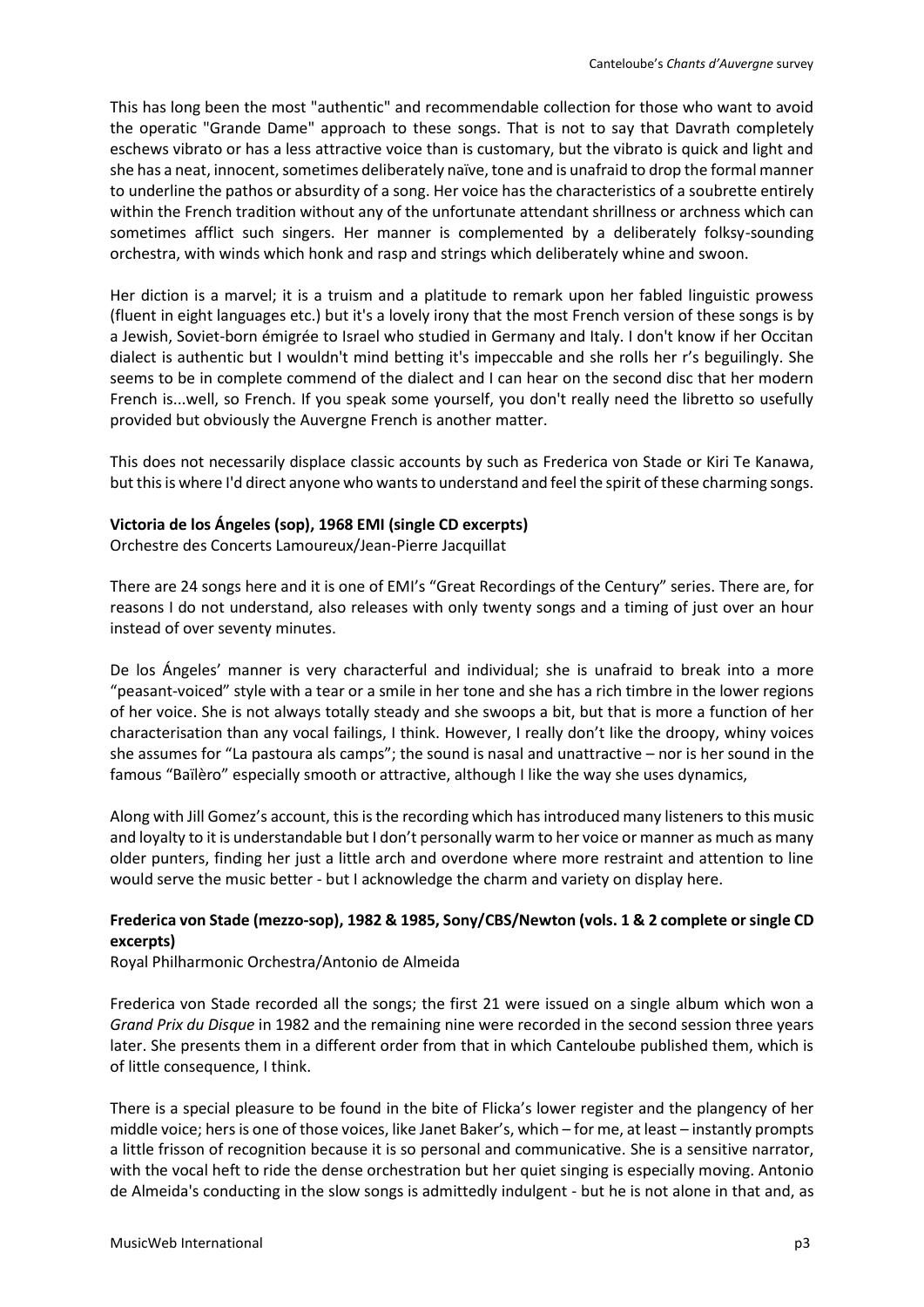with Jeffrey Tate's direction for Kiri Te Kanawa, I do not mind the extra time allotted to such a beautiful, golden voice, allowing it to luxuriate in the long melodic lines. The engineering aids and abets that approach; the sound is rich yet detailed. To paraphrase the observation made by the eminent critic J. B. Steane, some accounts inhabit open, sunlit fields, whereas this one lives in dappled, woodland shade.

#### **Jill Gomez (sop), 1982 EMI/CfP (single CD excerpts)**

Royal Liverpool Philharmonic Orchestra/Vernon Handley

Jill Gomez made a speciality of these songs and her recording of seventeen of them has for many years been a standard, reference version, especially for British punters. She displays great artistry in her delivery of this music but some might find her voice rather light and over-brilliant to convey the atmosphere of the lazy, sun-kissed South and I am less enthused by her timbre in "Baïlèro", where her soprano turns thin and edgy – and if the jewel of the collection doesn't satisfy completely, that puts the recording out of court.

#### **Kiri Te Kanawa (sop), 1983-84 Decca (2 CDs complete or single CD excerpts)**

English Chamber Orchestra/Jeffrey Tate

Kiri Te Kanawa's languidly beautiful way with these songs, with lush accompaniments by Jeffrey Tate and the excellent ECO, is assuredly not the only way to perform them, but this sumptuous recital has its place alongside earthier versions.

On the single CD issue, you get only the first three of the five series of songs here, being sixteen songs, but you can also find the complete double album. The songs are very varied and by no means without liveliness, despite Kiri's gentler manner – her soft singing is a dream. You hear this lovely singer in her absolute prime, her voice caressing these songs in the sweetest fashion and certainly injecting them with feeling where necessary, as in the operatically tragic "La delassaïdo" ("The Forsaken Shepherdess"). There is a special pleasure in Kiri's lush soprano singing "Baïlèro" e-e-ever so slowly; this is the "voice, voice and more voice" version.

#### **Arleen Augér (sop), 1988 Virgin Classics (single CD excerpts)**

English Chamber Orchestra/Yan Pascal Tortellier

Arleen Augér provides beautifully sung, if slightly bland, accounts of sixteen songs. Her soprano is smooth and secure but lacks the darker undertones required to do justice to the sadder songs - her forte is the cheerful, skipping ones. There is nothing especially distinctive or memorable about her singing here but nor is it in any sense objectionable. She seems completely at home with the text

There is also some lovely, bucolic-sounding playing from the ECO under Tortelier, including some especially apt woodwind with a nice rasping edge. The sound quality is excellent although I am not sure about the wisdom of distancing her voice for some songs, presumably done to enhance the dreamy effect. Despite its many virtues, I struggle to recommend this over more individual recordings.

#### **Patricia Rozario (sop), 1989 Carlton Classics (single CD excerpts)**

Philharmonia Orchestra/Sir John Pritchard

Patricia Rozario has a lovely, round timbre, very slightly compromised by a somewhat too broad vibrato which loosens when she applies volume and a certain lumpiness or clumsiness breaks her line. There is also an element of swooping which makes her sound too mature. Nonetheless, the voluptuousness of her voice is happily complemented by the shamelessly indulgent conducting and playing of Pritchard and a grand orchestra. My other concern is the lack of variety from both singer and orchestra; as a result, one song sounds too much like another and these performances do not sound particularly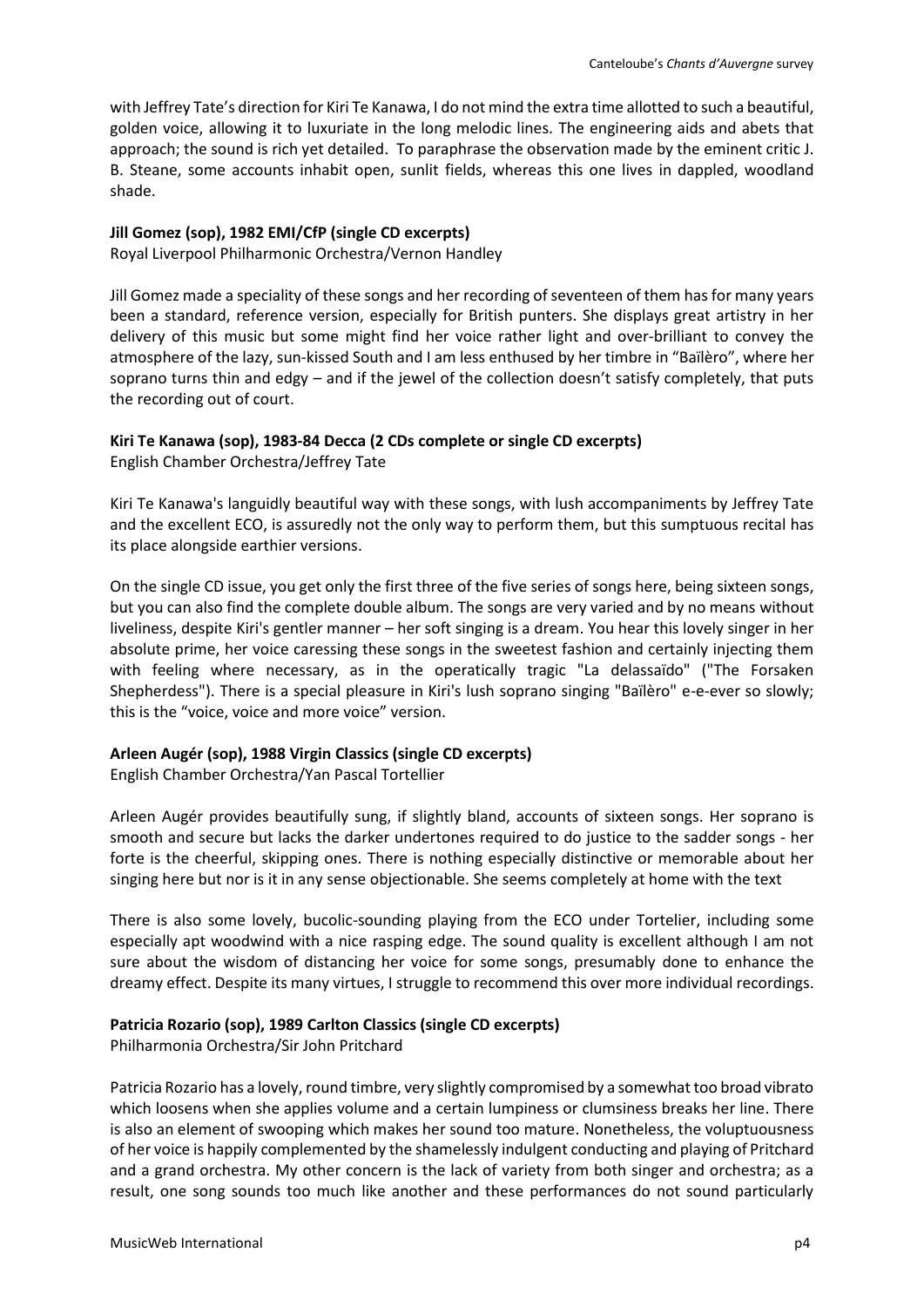idiomatic or engaging to my ears. Other singers bring greater diversity and colour to the songs. Finally, there are only thirteen songs lasting a mere three-quarters on hour here and you can get better value on a single disc elsewhere.

#### **Marvis Martin (sop), 1992 Denon (single CD excerpts) NB: chamber orchestra version** Orchestre d'Auvergne/Jean-Jacques Kantorow

As ever with these surveys, I encounter a surprise, and it is Marvis Martin who provides it this time. She has a lovely, lyric soprano which is light and flexible but with a hint of that smoky mezzo timbre we hear in von Stade's voice. There is also an attractive flicker in her warm tone and she does not sound too mature; her creamy timbre frequently reminds me of a combination of Martina Arroyo and Kiri Te Kanawa. She sings the text most expressively and encompasses the charm of the humorous songs without sounding arch. The gentle, concluding bars of "Brezairola" are magical, exhibiting superb control.

The difference from other versions resides in French composer Jean-Guy Bailly's judicious reduction and re-arrangement of the orchestration to  $a$  – still admittedly quite large - chamber-music scale, which sounds more intimate and less grandiose. Kantorow provides sensitive, characterful direction to bring out its folksy nature, with nasal oboe tones, pungent pizzicato and deep, resonant strings which also soar higher to achieve a keening quality; I think it works very well The Japanese engineering is impeccable.

#### **Dawn Upshaw (sop), 1993-96 Erato (2 CDs complete)**

Orchestre de l'Opéra de Lyon/ Kent Nagano

I am not a fan of Dawn Upshaw's soprano, as I find that it almost invariably has an edge and an obtrusive vibrato; furthermore, she often sings in a droopy, winsome manner. That is the case here: her singing is too often squawky and plaintive, but if you like her sound more than I, you will appreciate her artistry, as she characterises vividly. Her interpretation is aided by luscious accompaniments from Nagano and a very broad, resonant acoustic which cocoons the listener in lush, digital sound – but also reveals clearly the conductor's constant grunting. As I often say, when it comes to taste in voices, go to YouTube and try before you buy, but I want more balm to the ear with a warmer, fuller voice, devoid of the harshness I hear in Upshaw's tone which makes me actively dislike it.

#### **María Bayo (sop), 1997 Audividis Valois (single CD excerpts)**

Orquesta Sinfónica de Tenerife/Víctor Pablo Pérez

Bayo has an appealingly pure, boyish tone in the middle of her voice but, paradoxically, as it ascends it acquires something of a mawkish, "little-girl" quality, rather like Upshaw. She also has a rather pronounced vibrato which intensifies as she holds a note and she tends to do too much sliding into notes, expressive devices which can become wearisome on repetition. Her singing is open and confident but there is no great variety of tone or expression; she sings straight through the seventeen songs here. Her diction is very good and I very much like Pedroso's alternately dreamy and propulsive accompaniment. The sound is perhaps the best of all those reviewed here, allowing the listener to hear all the various and varied strands in Canteloube's dense orchestration – there is some lovely solo instrumental work. This recital has received greater approbation than I am inclined to award it, so sample her on YouTube to see if you share my reaction. I would not make it a first choice.

#### **Véronique Gens (sop), 2004, Naxos (vols 1 & 2, 2 CDs complete)**

Orchestra National de Lille - Région Nord/Pas de Calais/Jean-Claude Casadesus (vol. 1)/Serge Baudo (vol. 2)

These two volumes are available as entirely separate CDs rather than in a double package.